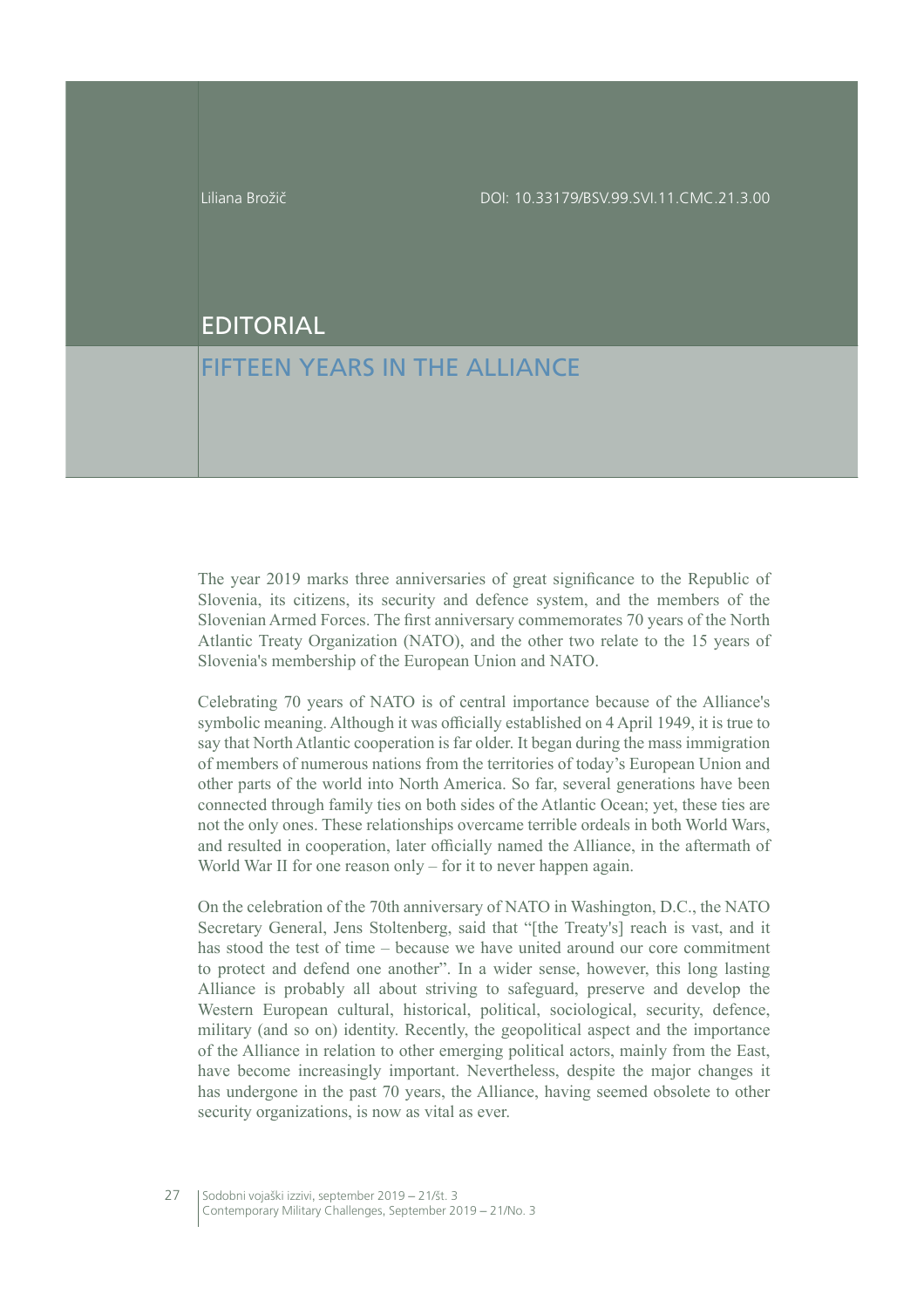The fact that the Republic of Slovenia has already been a member of the European Union and NATO for 15 years appears logical, particularly from the historical perspective. The territory of what is now Slovenia, where our ancestors have lived for centuries, was part of the Holy Roman Empire for over a thousand years, the Austrian Empire for 63 years, and the Austro-Hungarian Empire for 51 years. The 20th century saw several different organizational structures, with us as part of them, together with those countries which are now collectively referred to as the Western Balkans. However, the 21st century brought us membership of the European Union and NATO, i.e. a "place" where we can finally belong. On 23 March 2003, a referendum on Slovenia's membership of the EU and NATO was held, asking the citizens of the Republic of Slovenia if they were in favour of joining the two organizations. Almost 90% of voters favoured Slovenia joining the EU, while 66% voted to join NATO.

The current edition of Contemporary Military Challenges is dedicated to the 15th anniversary of Slovenia's membership of the Alliance. In 2009 and 2014, two special the matic issues were published, marking the 5th and 10th anniversaries respectively, highlighting the experience gained, and describing the best and also the less successful practices. We wanted to write them down, to remember them and leave them for generations yet to come. What is more, we wanted to share our experience with other countries aiming to join the Alliance. Our purpose here was to help those countries to not repeat our mistakes, and to assist them in avoiding mistakes altogether.

For this issue, authors from other countries were invited to share their experiences and views of their countries' and Slovenia's membership of the Alliance. Special thanks go to David Humar and Primož Save for their invaluable assistance in this regard.

In his introductory article, entitled The NATO Alliance as a Coalition (of the Willing), Boris Rutar elaborates the theoretical distinction between an alliance and a coalition, with particular focus on the field of defence and the military. Although at first glance the two terms may seem to be synonymous, the author demonstrates through practical examples that there is a major distinction between them, both in theory and in practice.

The other countries which joined the Alliance together with Slovenia in 2004 are also celebrating the 15th anniversary of their membership in 2019, among them Lithuania, Latvia and Estonia. Their experiences are described in the article by Viljar Veebel and Illimar Ploom entitled 15 Years of NATO and EU Membership: Are the Baltic Countries Similar or Different in Terms of Their National Security Strategies and Defence Models.

Uroš Lampret and Blaž Grilj are the authors of an article entitled 15 Years of Slovenian NATO Membership through the Lens of the Changing Global Security and Geopolitical Environment. This article deals with the key changes in the international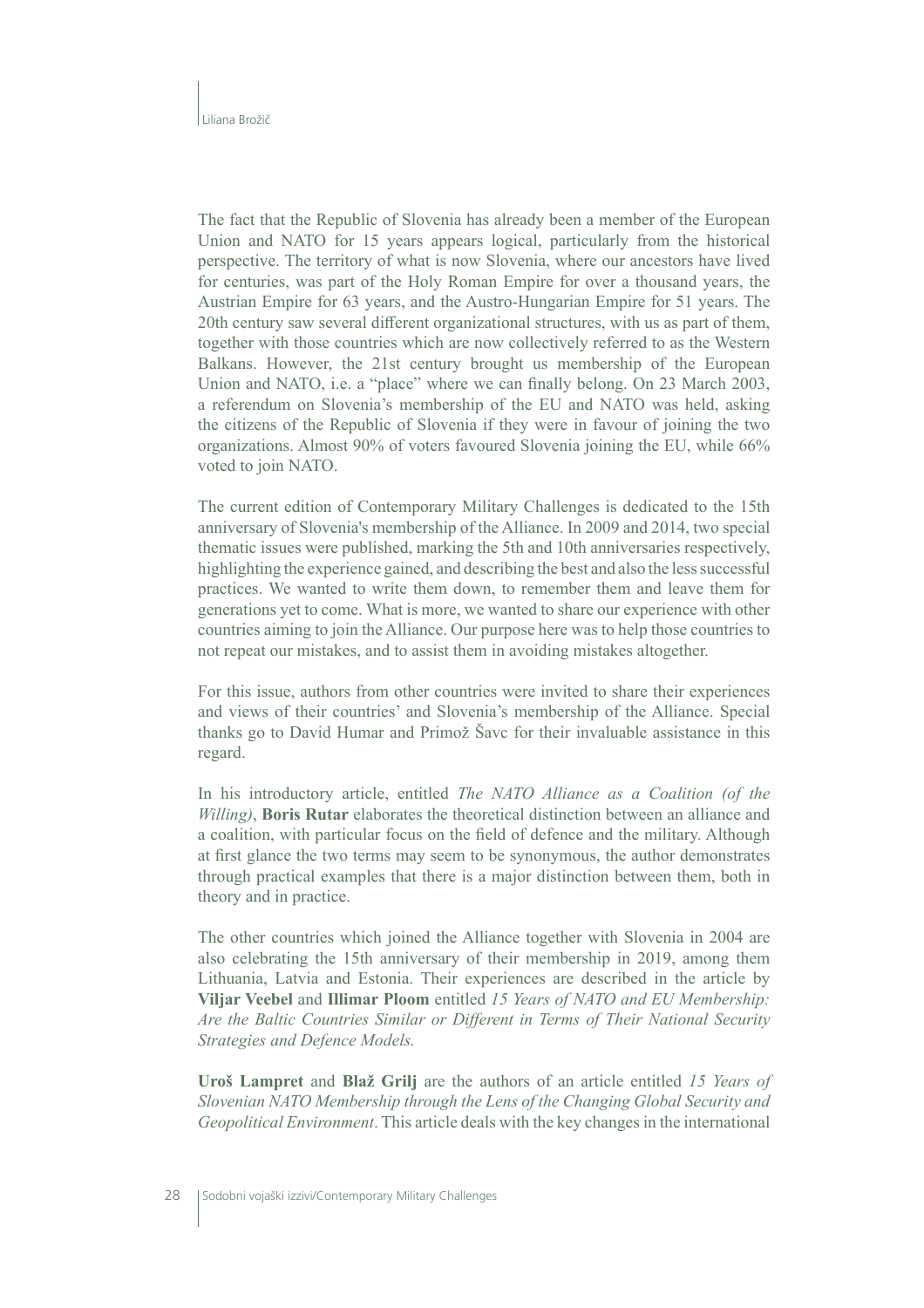security environment which are affecting the organization and functioning of the Alliance itself. In various ways, these changes are also reflected in Slovenia, affecting its security and defence, and impacting the functioning of the Slovenian Armed Forces.

The article 15 Years of the Republic of Slovenia in NATO  $- A$  Critical View on Defence System, written by **Marko Čehovin**, critically addresses the making of political decisions in the field of security and defence in Slovenia. The author is also critical of the Slovenian media. In his opinion, the media lack an appropriate level of professionalism when reporting on security and defence topics. In addition, he deals with a specificity related to the interpretation of civilian control of the Slovenian Armed Forces.

During the preparations to enter NATO, several assessments in individual fields on the advantages and disadvantages of membership of the Alliance were produced in the Republic of Slovenia. One of the most intriguing topics was undoubtedly the cost of the country's defence. Branimir Furlan and Zoran Barjaktarević discuss the cost assessment prior to entering NATO and the cost of defence today in their article NATO and Slovenia 15 Years on: How Accurate Were Projections about Defence Expenditure.

According to Alija Kožljak, the Republic of Slovenia is a small country which can, independently of various indicators, make an important contribution to the progress of countries in the Western Balkans in the field of security and defence. To support his thesis, he draws from his own experience, gained as the military representative of Bosnia and Herzegovina. More on this theme in the article When Small Becomes Big – Fifteen Years of Slovenia in NATO.

Every country considers it a great success to become a member of NATO. But the true challenges only arise once it is actually part of a bigger group. Andrej Osterman analyzes the developmental stages of the Slovenian Armed Forces in certain fields, such as international operations and missions, personnel, standardization and so on, which have changed most considerably. His article is entitled The Slovenian Armed Forces 15 Years After the Republic of Slovenia joined NATO.

According to Alojz Steiner, attention should also be devoted to two additional anniversaries when commemorating the 15 years of NATO membership, ie. the 25th anniversary of international military cooperation of the Slovenian Armed Forces, and the 10th anniversary of the adoption of the declaration on the fulfilment of the conditions for the army to be fully integrated into the Alliance. These two anniversaries, of great significance to the Slovenian Armed Forces, are described in more detail in the article Slovenia's Military Path to the Alliance.

In his article entitled The Reform and Evolution of the Slovenian Armed Forces – a View from Abroad, Neil Grayston shares the experience he gained when he was